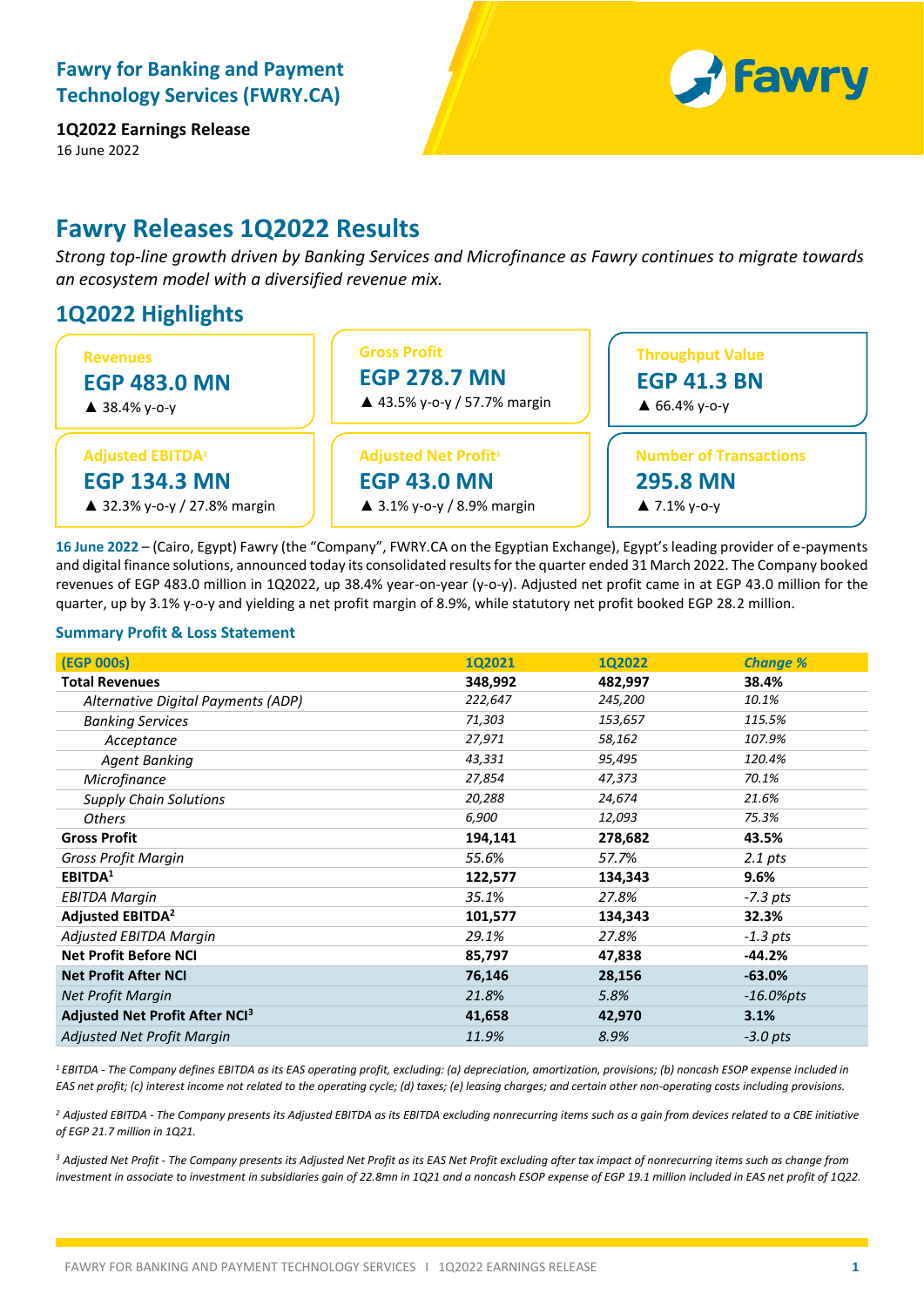

**1Q2022 Earnings Release** 16 June 2022

#### **Financial & Operational Highlights**

- Revenue growth for the period was led by Fawry's Banking Services segment, which grew rapidly on the back of a strong expansion at the agent banking business.
- The share of non-ADP segments in total revenues continued to climb steadily during 1Q2022, reflecting a diversified revenue mix, even as the ADP segment continued to grow at a double-digit rate.
- Fawry continued to expand its footprint in the Supply Chain Solutions space, expanding its client roster for cash management services and introducing new products and services, while Microfinance has maintained the growth momentum gathered during FY2021.

#### **Chief Executive's Review**

Management at Fawry is pleased with the Company's first quarter performance. Fawry continues to leverage the digital transformation of Egypt's economy to drive rapid growth across our lines of business. We are making steady progress on our strategic priorities, introducing high-growth products and expanding the scale and diversity of our digital ecosystem. Our Banking Services and Microfinance segments contributed over 41% of the Company's top-line during 1Q2022, up from 28.4% one year previously, delivering on our aim of sustainably diversifying the Fawry platform. The Acceptance sub-segment has grown at a particularly rapid pace, helped by the continued proliferation of in-store and online channels, while Microfinance has maintained the momentum gathered during 2021. Banking Services generated 61.4% of year-on-year consolidated revenue growth during 1Q2022, while Microfinance contributed a further 14.6%. Meanwhile, our legacy ADP segment continues to expand healthily. We expect growth there to be supported by the introduction of new service categories, including a wider range of utility payment options. Continued growth in our digital payments segment, including through wallets, combined with the rapid expansion in Fawry's acceptance business and the strong uptake of the myFawry app, illustrates our platform's continuing ability to harness the digital transformation that is ongoing across all corners of the Egyptian economy.

Fawry is always innovating. We search for new ways not just to ease life for consumers and businesses but also to drive financial inclusion and achieve positive social outcomes. Most notably, with myFawry now nearing six million downloads, we will leverage the traction of our consumer-facing platform to offer a range of financial solutions through the app, including saving, lending, and insurance products. We have experienced some delays in the final regulatory approvals regarding the myFawry prepaid card; however, we expect to launch the card by early 3Q2022 upon receipt of the final regulatory approval. The myFawry card will be at the core of our B2B2C offering, leveraging the mobile platform to provide a range of financial solutions to small businesses and their employees. We are also aiming to launch our money market investment fund product on the myFawry platform by 3Q, followed by a BNPL offering in the final quarter. Another initiative we have rolled out in the financial services space is the Fawry Youmy Fund, a savings product targeted at the smallest investors in the Egyptian market. Co-launched with Misr Capital with an initial fund size of EGP 30 million, subscriptions to the Fawry Youmy Fund start from just EGP 500 and is open to anyone over the age of sixteen. Minimal documentation is required to subscribe, and the process can be completed seamlessly at any node of our merchant network, any of our FawryPlus branches, and soon, through the myFawry app. Our aim with the Fund is to substantively democratize Egypt's savings and investment scene, providing small savers with cumulative daily returns based on the Fund's current market value and giving them quick access to their returns through our variety of physical and online channels.

We are confident that we possess the talent and resources required to successfully launch these and a host of other high-growth initiatives. Fawry continues to invest in talent with an eye to ensuring the expertise necessary to power our expansion. In 1Q2022 we inaugurated the Fawry Academy, part of our strategy of building our people's capabilities and qualifying them for greater responsibilities as their careers progress. The Fawry Academy will also serve as a forum to showcase our solutions to partners and merchants from a wide range of sectors. Additionally, in June we aim to launch the Fawry Digital Factory, equipping our employees with a platform that takes our organizational agility to the next level, further enhances the Company's working environment, and allows Fawry to respond to the market and deliver new services more quickly than ever before. Despite the global macroeconomic instability we have witnessed since the start of the year, Fawry remains as optimistic as ever in the power of digital solutions to create positive outcomes across the Egyptian economy and in the ability of the Company to create sustainable value for its shareholders.

#### **Eng. Ashraf Sabry** Chief Executive Officer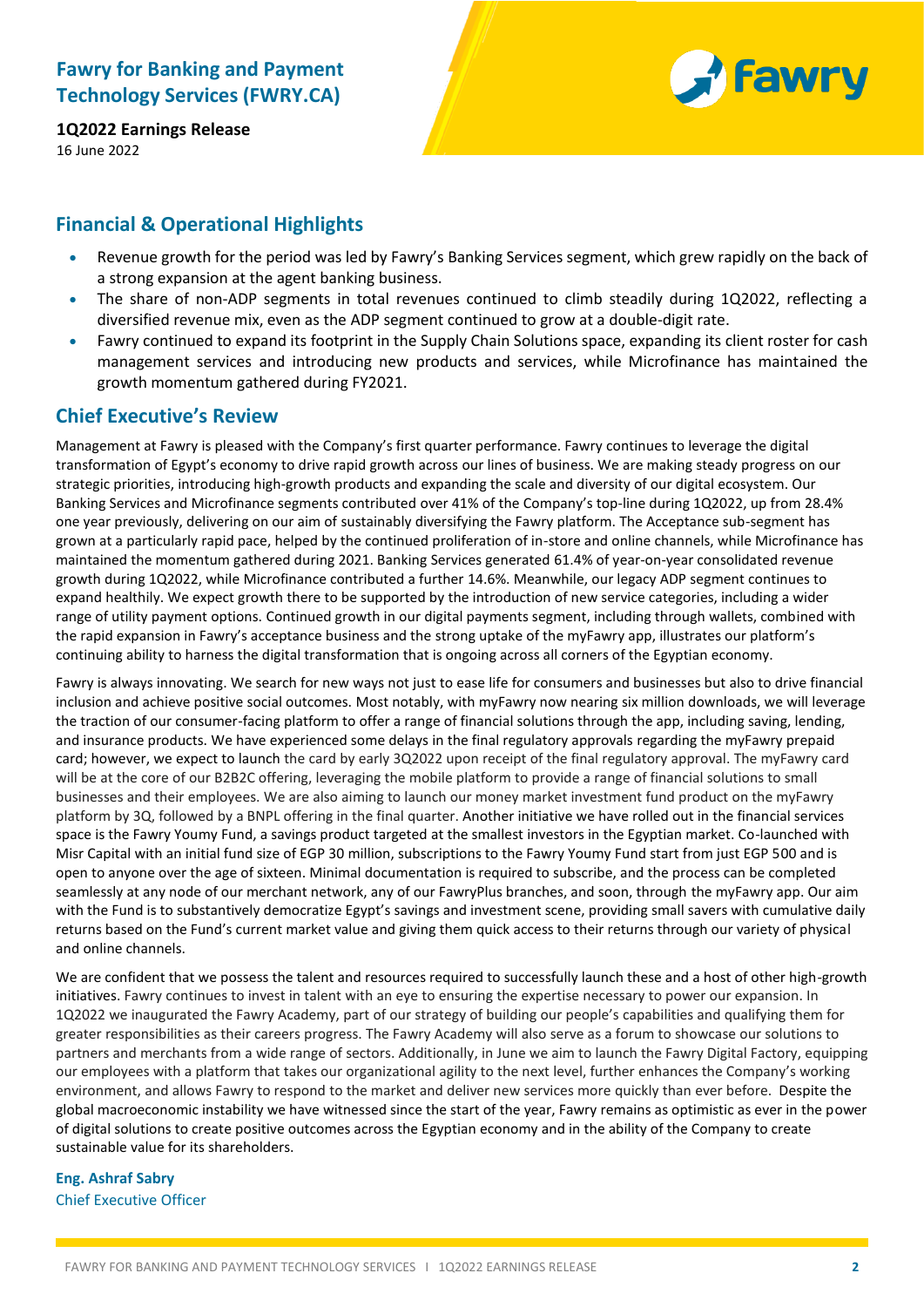

**1Q2022 Earnings Release** 16 June 2022







1

# **Operational Developments**

| <b>Operational KPIs</b>                | 1Q2021   | 1Q2022   | <b>Change %</b> |
|----------------------------------------|----------|----------|-----------------|
| Active Network Customers (mn)          | 30.7     | 42.2     | 37.5%           |
| Total POS Terminals ('000)             | 231.4    | 289.9    | 25.3%           |
| Acceptance Enabled POSs ('000)         | 151.7    | 211.3    | 39.3%           |
| <b>Banks Active and Contracted</b>     | 36       | 36       | n/a             |
| myFawry App Total Downloads ('000)     | 2,364.7  | 5,766.0  | 143.8%          |
| Services Provided                      | 1,201    | 1,798    | 49.7%           |
| Transactions (mn)                      | 276.1    | 295.8    | 7.1%            |
| Mobile Wallet Transactions (mn)        | 11.7     | 18.5     | 58.2%           |
| Mobile Wallet Processed Value (EGP mn) | 6,962.8  | 18,175.5 | 161.0%          |
| <b>Total Throughput Value (EGP mn)</b> | 24.838.6 | 41,330.9 | 66.4%           |

**Fawry handled a total throughput of EGP 41.3 billion for 1Q2022, up by 66.4% yo-y against EGP 24.8 billion one year previously, maintaining the Company's growth momentum.**

- Fawry handled a total of 295.8 million **transactions** during 1Q2022, up by 7.1% y-o-y from the 276.1 million registered for 1Q2021.
- The Company's retail network was equipped with 289.9 thousand **POS terminals** in 1Q2022, an increase of 25.3% y-o-y from 231.4 thousand in 1Q2021, reflecting strong growth in Fawry's merchant network and its successful efforts to equip partners with POS technology.
- **Acceptance-enabled POSs** in the Company's network reached 211.3 thousand in 1Q2022, an increase of 39.3% y-o-y from the 151.7 thousand recorded one year previously. Acceptance-enabled POS terminals allow merchants and small businesses to accept an expanded range of payment methods, including by debit or credit card.
- Fawry hosted 18.5 million **mobile wallet transactions** during 1Q2022, up by 58.2% y-o-y from 11.7 million transactions for 1Q2021. **Total mobile wallet processed value** recorded EGP 18.2 billion for the year, an increase of 161.0% y-o-y.<sup>1</sup>
- As of 31 March 2022, Fawry had recorded 5.8 million downloads of its consumer-facing **myFawry** mobile application, up by 143.8% y-o-y from 2.4 million downloads as at 31 March 2021. myFawry offers consumers a unified interface for bill payments and other services.
- **myFawry's annualized throughput** reached EGP 2.4 billion based on figures from March 2022, up from EGP 1.3 billion based on throughput for March 2021. The large increase in uptake reflects an accelerating shift towards digital payment methods among Egyptian consumers, a trend which has been intensified by rising internet and smartphone penetration rates.

*1 These figures reflect total processed value and transactions from bank and operators' wallets processed on the Fawry Network.*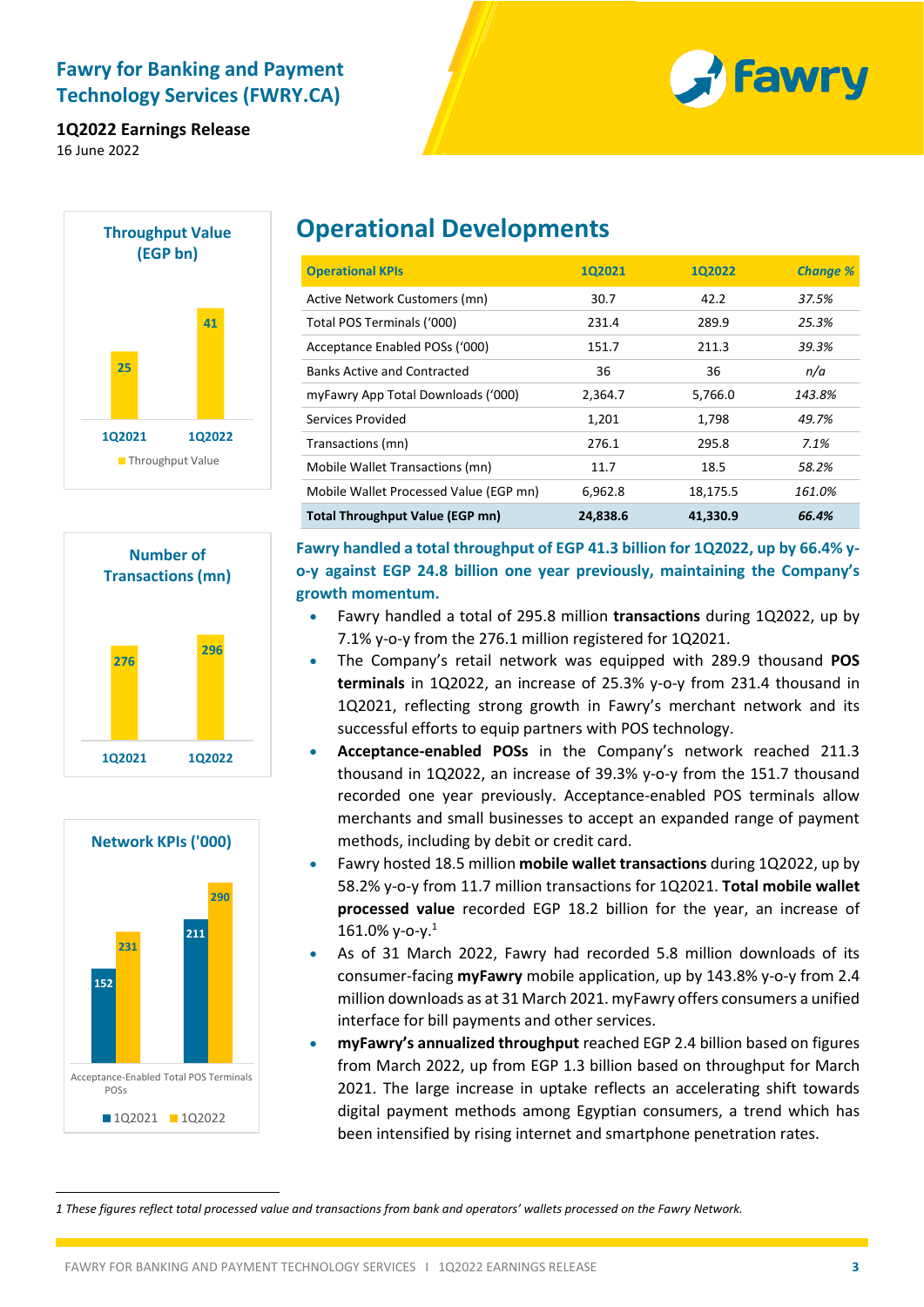

**1Q2022 Earnings Release** 16 June 2022









## **Consolidated Financial Performance**

- Fawry recorded **total revenues** of nearly EGP 483.0 million in 1Q2022, up by 38.4% y-o-y from the EGP 349.0 million recorded for 1Q2021. The largest contribution to top-line growth in 1Q2022 came from the **Banking Services** segment, where revenues more than doubled y-o-y. **Alternative Digital Payments** (ADP) saw double-digit growth during the period, while **Microfinance** revenues grew by 70.1% y-o-y and **Supply Chain Solutions** continued to expand strongly.
- Banking Services generated 31.8% of Fawry's consolidated top line in 1Q2022, up strongly from 20.4% one year previously. Microfinance contributed 9.8% of total revenues for the quarter versus 8.0% in 1Q2021. Fawry continued to implement successful diversification of revenue streams during 1Q2022. Fawry's ADP segment saw its revenue contribution decline to 50.8% in FY2021 from 63.8% in 1Q2021, with concurrent growth in the revenue contribution from most other segments.
- **Gross profit** booked EGP 278.7 million in 1Q2022, up by 43.5% y-o-y against the EGP 194.1 million booked for 1Q2021. The Company recorded a gross profit margin of 57.7% in 1Q2022, up from 55.6% one year previously. This expansion in gross profit comes as Fawry's top line continues to grow rapidly, further reflecting the Company's close control over channel fees.
- Fawry registered an **EBITDA** of EGP 134.3 million in 1Q2022, an increase of 9.6% y-o-y against the EGP 122.6 million recorded one year previously. Fawry's EBITDA margin booked 27.8% for 1Q2022, down from 35.1% for 1Q2021. **Adjusted EBITDA**, which excludes a one-off gain from the sale of POS devices under a CBE initiative of 21.7 million in 1Q2021, expanded by 32.3% y-o-y in 1Q2022. Growth in EBITDA during the period reflects Fawry's successful diversification of its revenue base and the resultant synergies and cost efficiencies. Strong EBITDA-level performance also came despite an increase in marketing and talent acquisition expenses as Fawry continued to diversify its platform to maximize business growth during the period. These investments will enable Fawry to accelerate delivery on the Company's aggressive growth and diversification strategy.
- **Net profit after NCI** came in at EGP 28.2 million for 1Q2022, down by 63.0% y-o-y from the EGP 76.2 million booked for 1Q2021, with the net profit margin (NPM) registering 5.8% against 21.8% one year previously.
- Excluding nonrecurring items and the impact of Fawry's non-cash ESOP program, **adjusted net profit after NCI** recorded at EGP 43.0 million for 1Q2022, up by 3.1% y-o-y from the EGP 41.7 million booked for 1Q2021, with the NPM recording 8.9% against 11.9% one year previously.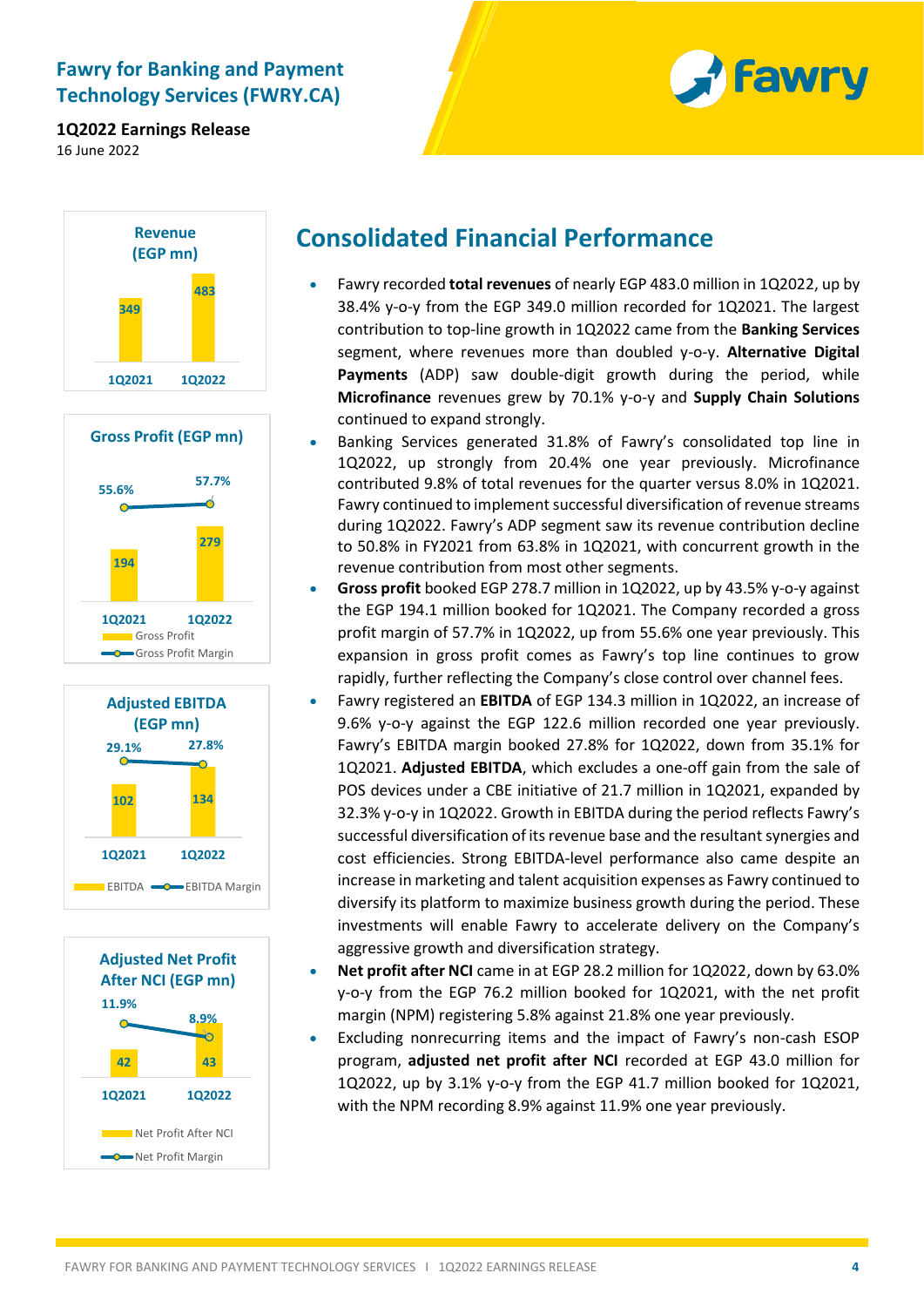

**1Q2022 Earnings Release** 16 June 2022





#### **Alternative Digital Payments**

- Revenues from **Alternative Digital Payments (ADP)** rose by 10.1% y-o-y to record EGP 245.2 million in 1Q2022 against EGP 222.6 million in 1Q2022.
- Fawry's ADP segment contributed 50.8% of consolidated revenues in 1Q2022, decreasing from 63.8% in 1Q2021 as the Company continued to diversify its revenue mix. Despite remaining Fawry's largest single business line, growth in the ADP segment represented just 16.8% of the y-o-y increase in Fawry's top-line during 1Q2022, demonstrating the successful evolution of the business towards an ecosystem model integrating a broad range of value-added services beyond ADP.

#### **Banking Services**

- Fawry provides a range of financial services under agency agreements with banks. **Banking Services** generated revenues of EGP 153.7 million during 1Q2022, up by 115.5% y-o-y from EGP 71.3 million one year previously. Growth during the period was driven primarily by the segment's agent banking business and secondarily by the acceptance segment.
	- o Fawry's agent banking business booked revenues of EGP 95.5 million for 1Q2022, an increase of 120.4% y-o-y. Agent banking throughput expanded by 135.9% y-o-y to EGP 15.9 billion during the period, up from EGP 6.8 billion one year previously.
	- o The acceptance business recorded revenues of EGP 58.2 million for 1Q2022, up by 107.9% y-o-y, with throughput rising by 149.1% y-oy to EGP 5.2 billion in 1Q2022 as Fawry's Merchant Aggregator Platform continued to enjoy strong uptake and the number of acceptance-enabled merchants in Fawry's retail network continued to rise during the period.
- Revenue from Banking Services represented 31.8% of the Company's consolidated top line in 1Q2022, up significantly from 20.4% in 1Q2021. Similarly, the Banking Services segment was the single largest contributor to consolidated revenue growth during the period, generating 61.5% of the increase in Fawry's overall top line during 1Q2022.

#### **Microfinance**

- Fawry disburses microfinance loans to retailers in its merchant network, extending credits directly through POS terminals and digitally earmarking them for supplier payments. The Company's **Microfinance** segment recorded total revenues of EGP 47.4 million in 1Q2022, an increase of 70.1% y-o-y against the EGP 27.9 million booked for 1Q2021.
- Outstanding loans in Fawry's microfinance portfolio stood at EGP 528.0 million as at 31 March 2022, up from EGP 304.0 million one year previously.



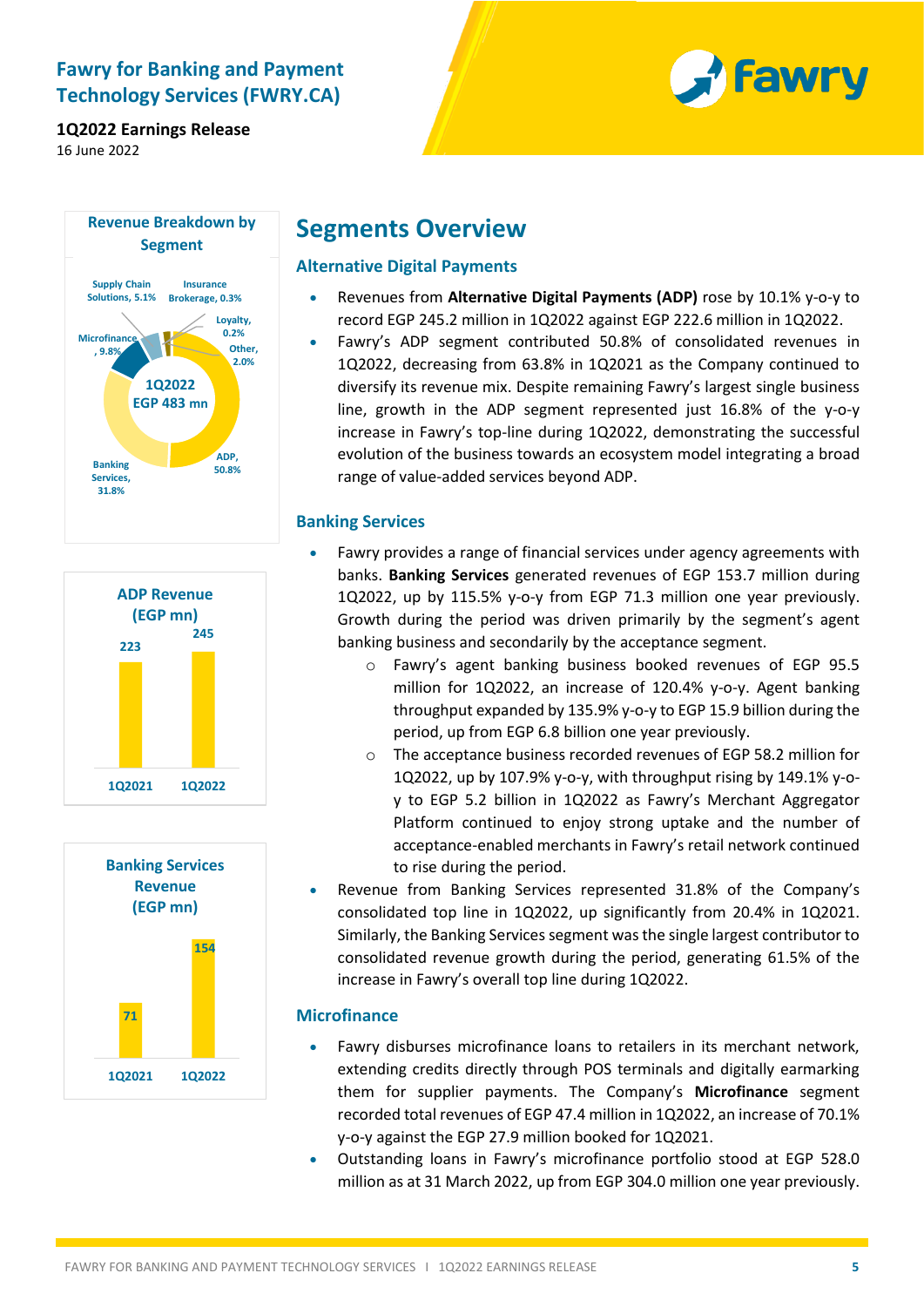

**1Q2022 Earnings Release** 16 June 2022





- The Company counted nearly 22.6 thousand microfinance clients by the close of 1Q2022. Fawry processed approximately 2.9 thousand microfinance applications per month during 1Q2022, against an average of 1.6 thousand applications one year previoulsy.
- Microfinance revenues represented 9.8% of Fawry's consolidated top line in 1Q2022, up from the contribution of 8.0% recorded in 1Q2021. Generating 14.6% of overall revenue growth for the period, Microfinance was the thirdlargest contributor to top-line growth during 1Q2022 following the Banking Services and ADP segments.

#### **Supply Chain Solutions**

• Fawry leverages the significant overlap between its retail network and FMCG companies' merchant base to provide **Supply Chain Solutions,** digitizing B2B transactions and payments from merchants to suppliers. Revenues from Fawry's Supply Chain Solutions segment recorded EGP 24.7 million in 1Q2022, up by 21.6% y-o-y from EGP 20.3 million in 1Q2021. Supply Chain Solutions accounted for 5.1% of Fawry's total revenues during 1Q2022.